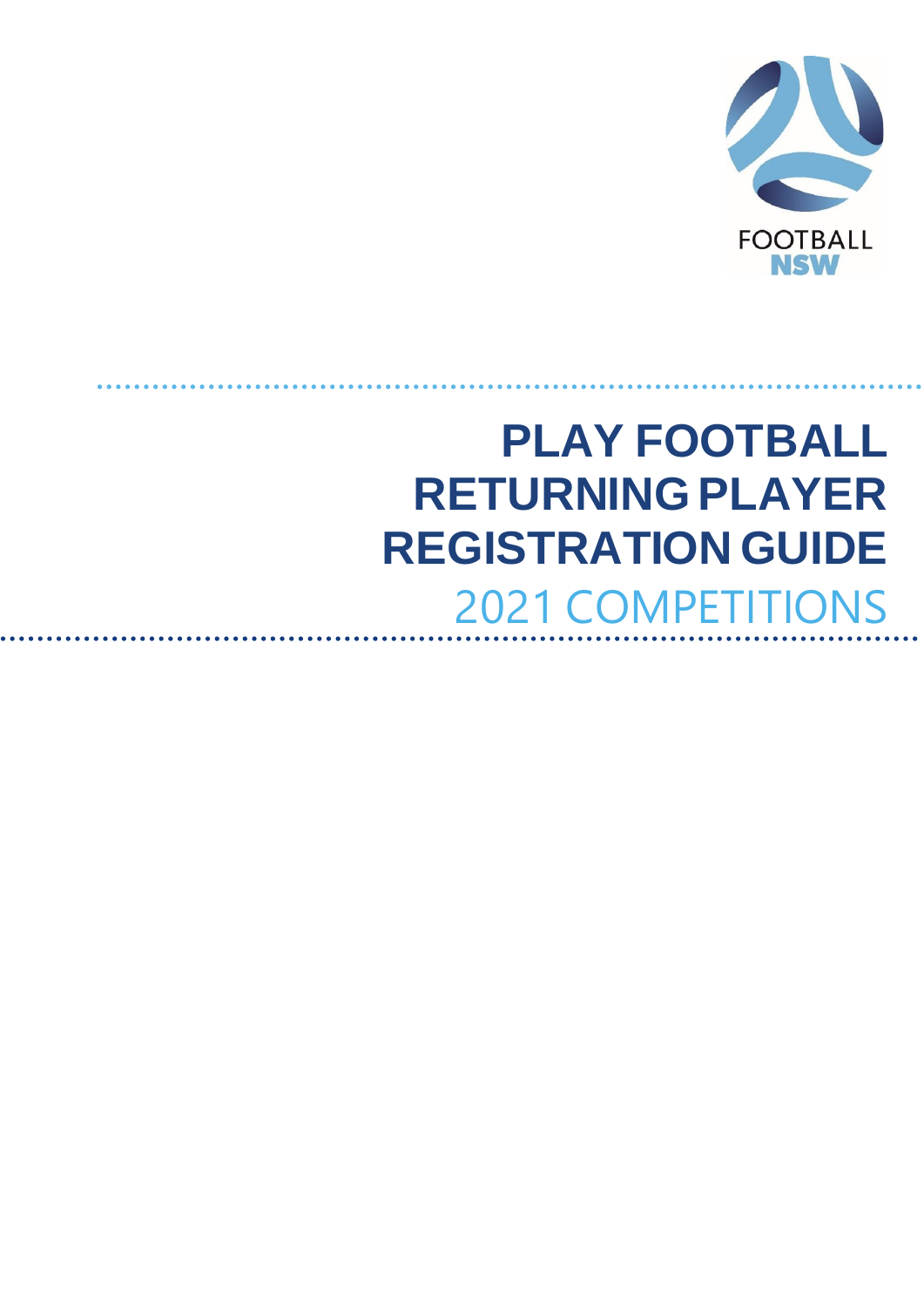# REGISTRATION OVERVIEW

- Players that participated in outdoor football during the 2020 season will already have created a Play Football account. This is the account which will need to be used to register for the 2021 Football NSW Competitions.
- If you have not played football in 2020 and have NOT created a Play Football account, DO NOT PROCEED further. Please refer to NEW PLAYER REGISTRATION GUIDE.

# BEFORE YOU BEGIN

- If you are using a PC/Laptop, ensure you are registering using a supported browser such as Google Chrome or Mozilla Firefox. Currently, Microsoft Edge and Internet Explorer don't display all fields correctly. If you are using an Ipad/Mac iOS is supported, you won't need to use a different browser.
- If applicable, ensure you obtain your Active Kids Voucher from Service NSW before you start registration for your children, in order to redeem you \$100 voucher – <https://www.service.nsw.gov.au/transaction/apply-active-kids-voucher>
- Non-Players over the age of 18 years, will require a valid Working with Children Check number. You can obtain this from the Kids Guardian at the NSW Government website – <https://www.kidsguardian.nsw.gov.au/child-safe-organisations/working-with-children-check>



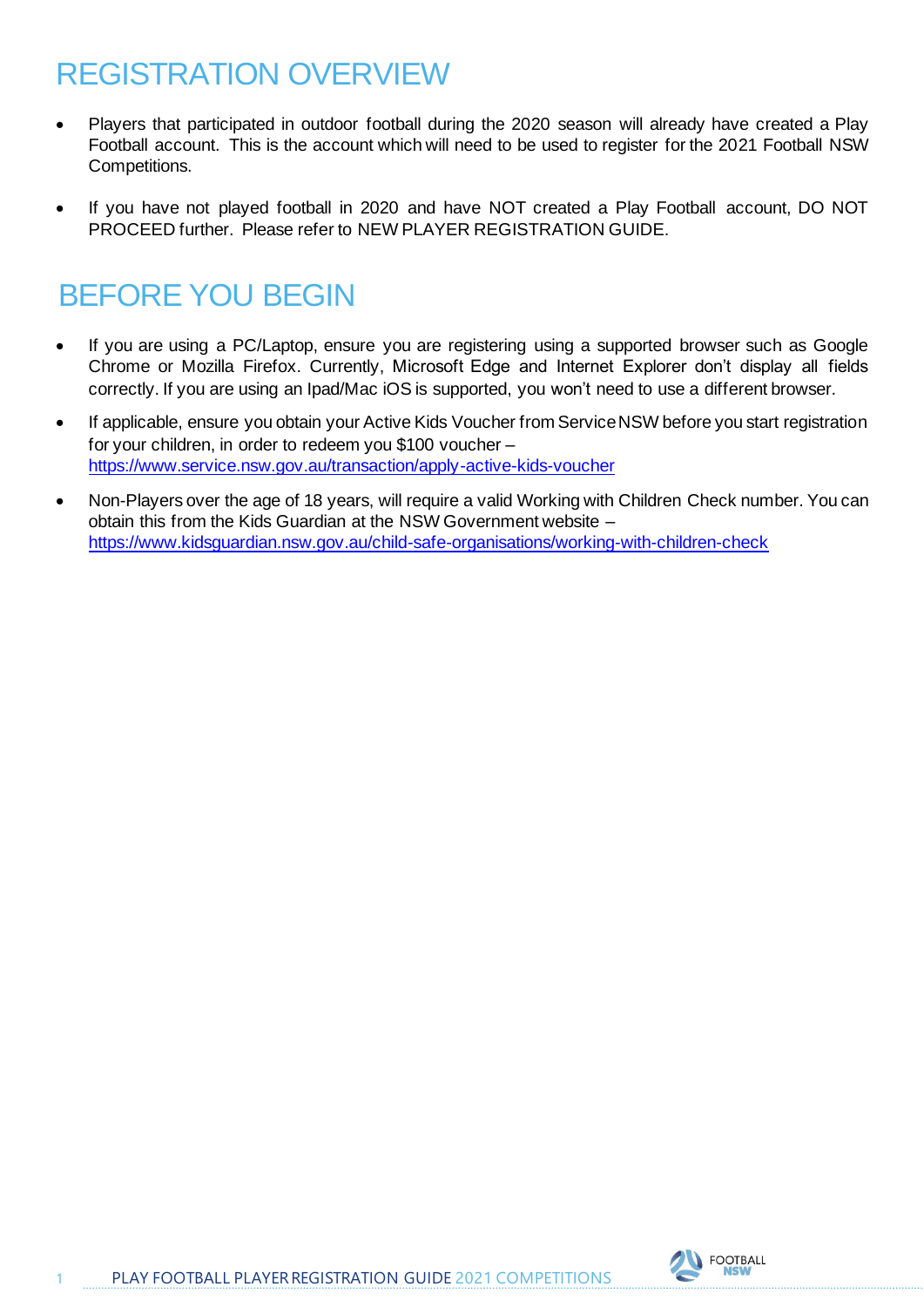# STEP 1 – REGISTER TO A CLUB

- **1.** Open your club's online registration form
	- [Hawkesbury City FC](https://registration.playfootball.com.au/common/pages/reg/welcomeregplus.aspx?misc=ufP05SkdLQkbBZoIQ62CmhTYWOr7ikp47Wt%2fV8pbUq8%3d&id=72278&save=0&entityid=74685) click here
- **2.** Click 'Get Started' to commence your registration.

|                  |                                                                                |               | <b>Proudly partnered with</b><br>rebal                |               |   |
|------------------|--------------------------------------------------------------------------------|---------------|-------------------------------------------------------|---------------|---|
|                  |                                                                                |               | <b>Play Football Online Registration</b>              |               |   |
|                  |                                                                                |               | Welcome                                               |               |   |
|                  |                                                                                |               | Registration for: APIA Leichhardt Tigers FC           |               |   |
|                  |                                                                                |               | <b>How this works</b>                                 |               |   |
|                  |                                                                                |               | Register in less than 10 minutes                      |               |   |
|                  |                                                                                |               | Secure online registration                            |               |   |
|                  |                                                                                |               | Login using MyFootball account                        |               |   |
|                  |                                                                                |               | <b>Information needed</b>                             |               |   |
|                  |                                                                                |               | Personal Details                                      |               |   |
|                  |                                                                                |               | Profile photo. WWC, ITC and other details as required |               |   |
|                  |                                                                                |               | Credit Card Details (If poying online today)          |               |   |
|                  |                                                                                |               | <b>Get started</b>                                    |               |   |
|                  |                                                                                |               | <b>Available registration products</b>                |               |   |
| Role             |                                                                                | Football Type |                                                       | Playing Level |   |
| Select           |                                                                                | Select.       |                                                       | Select        | ٠ |
| Coach - U16 Boys | 2019 NPL NSW Youth / 2019 NPL 2 NSW Youth / 2019 FNSW Association Youth League |               |                                                       |               |   |
| Role             | Coach                                                                          |               | Age                                                   | 16-99 Mixed   |   |
|                  |                                                                                |               |                                                       |               |   |

**3.** Click *'I already have a Football Account'.* 

#### To register to play, you must login with a Football Account.

#### **MORE INFORMATION**



Note: If you do not have a Football Account, please refer to the NEW PLAYER GUIDE for further instructions on how to register.

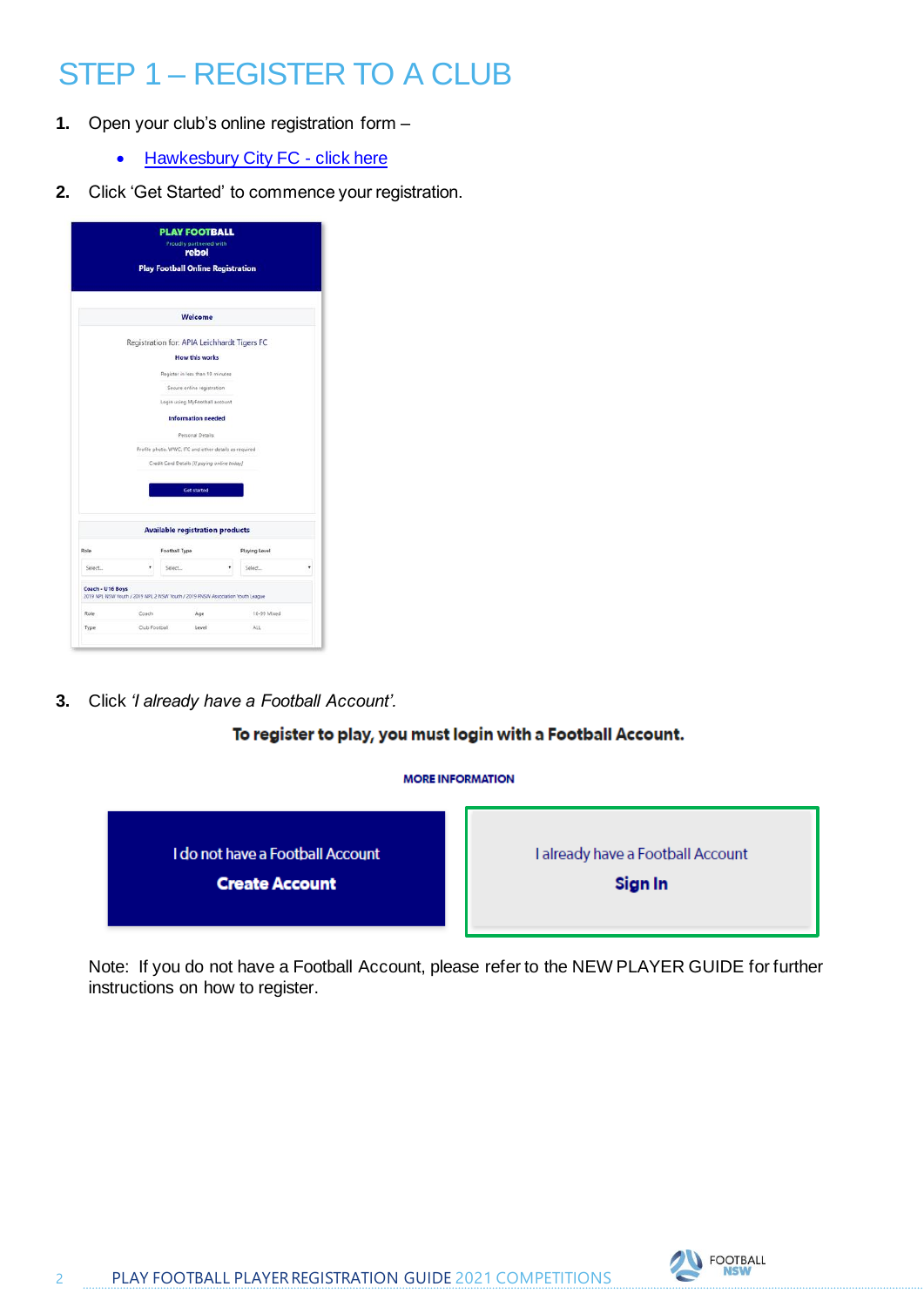**4.** Access your account using your registered email address and password.

| Sign In                                                                        |  |
|--------------------------------------------------------------------------------|--|
| Sign in with<br>O G<br>social account                                          |  |
| <b>Email Address *</b>                                                         |  |
|                                                                                |  |
| Password *                                                                     |  |
|                                                                                |  |
|                                                                                |  |
| Having trouble logging in? Reset password<br>Click here to Verify your account |  |
| <b>CONTINUE</b>                                                                |  |

Note: If you cannot remember which email address you used to create your account, please contact Play Football Support on 8880 7983. DO NOT CREATE ANOTHER ACCOUNT.

Note: DO NOT USE the social media links to create accounts or log in to your account.

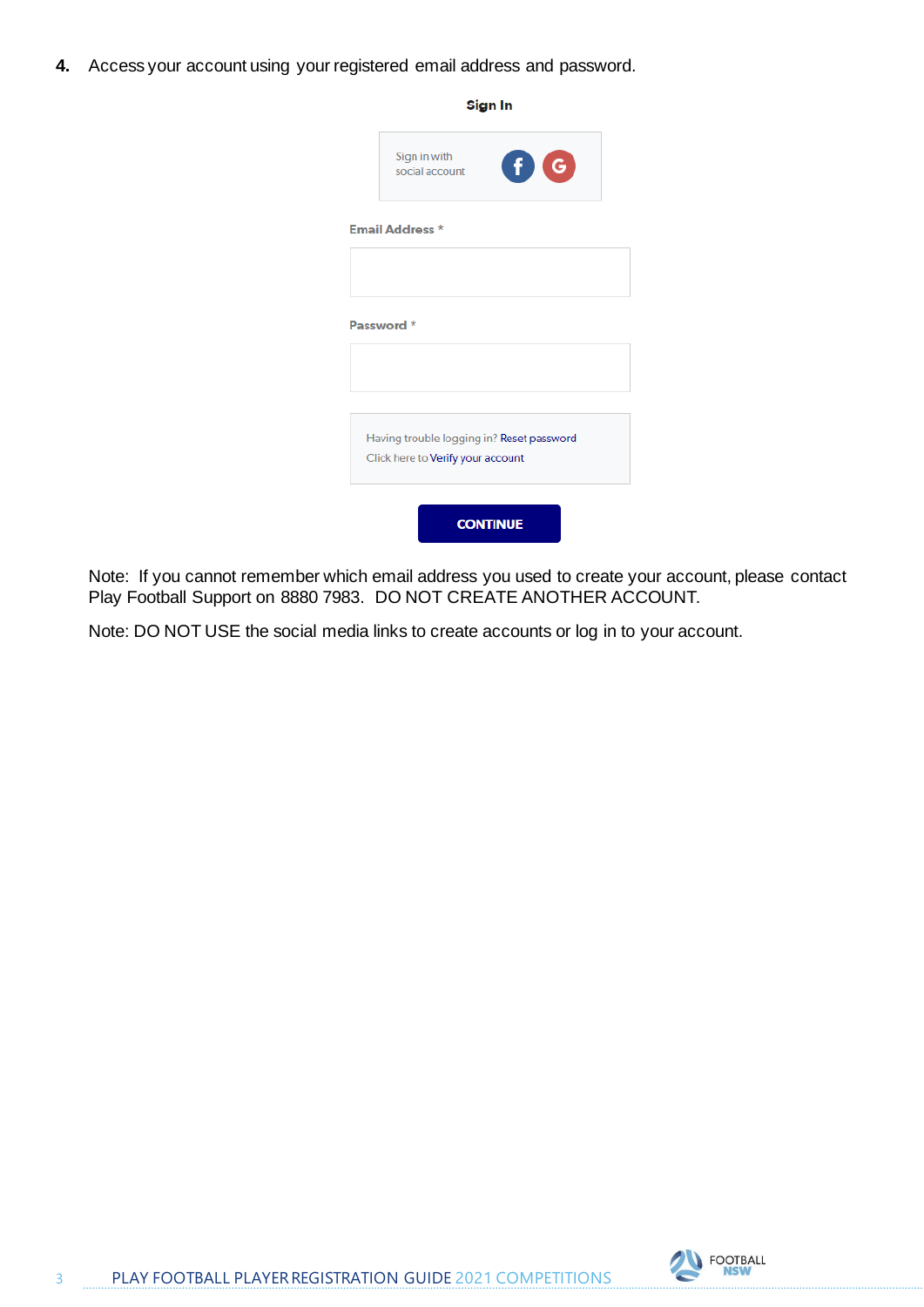# STEP 2 – SELECT THE PARTICIPANT

**1.** Once you have signed into your Play Football account (if not already logged in) and you will be presented with the Play Football Online Registration screen. This will show your own account details, along with any individuals you have linked to your account.

| <b>Play Football Online Registration</b> |                                                                                                                                                                                                                                                               |        |
|------------------------------------------|---------------------------------------------------------------------------------------------------------------------------------------------------------------------------------------------------------------------------------------------------------------|--------|
| huynhtwo, Sam                            |                                                                                                                                                                                                                                                               | Logout |
|                                          |                                                                                                                                                                                                                                                               |        |
|                                          | Select the person you are registering for                                                                                                                                                                                                                     |        |
| I am registering myself                  |                                                                                                                                                                                                                                                               |        |
|                                          | huunititum Tam (Reference:10062852)                                                                                                                                                                                                                           |        |
| I am registering a linked person         |                                                                                                                                                                                                                                                               |        |
|                                          | O Meuisangiam, Jay (Reference: 10062854)                                                                                                                                                                                                                      |        |
| I am registering a new person            |                                                                                                                                                                                                                                                               |        |
| $\bigcirc$ Register my                   | CHILD<br>۷                                                                                                                                                                                                                                                    |        |
|                                          | Link this participant to my account                                                                                                                                                                                                                           |        |
| ĩ.<br>link).                             | If the person you are purchasing the product on behalf of is not<br>shown, you will need to: Login as that person - or Login to your<br>account and link the person record to your account<br>(record must have the same email address as yours to be able to |        |
|                                          | Continue                                                                                                                                                                                                                                                      |        |

- If you are registering yourself select your name and click 'continue'.
- If you a registering a 'linked' person select the relevant participant and then click 'continue'.
- If you are registering a new person, select and indicate who you are registering, then click 'continue'.

# STEP 3 – SELECT A PRODUCT



*1.* You will be shown all the 'Products' your club has on offer, select the relevant product to you.

*Please Note: If you are UNSURE of which product to select speak with your club directly.*

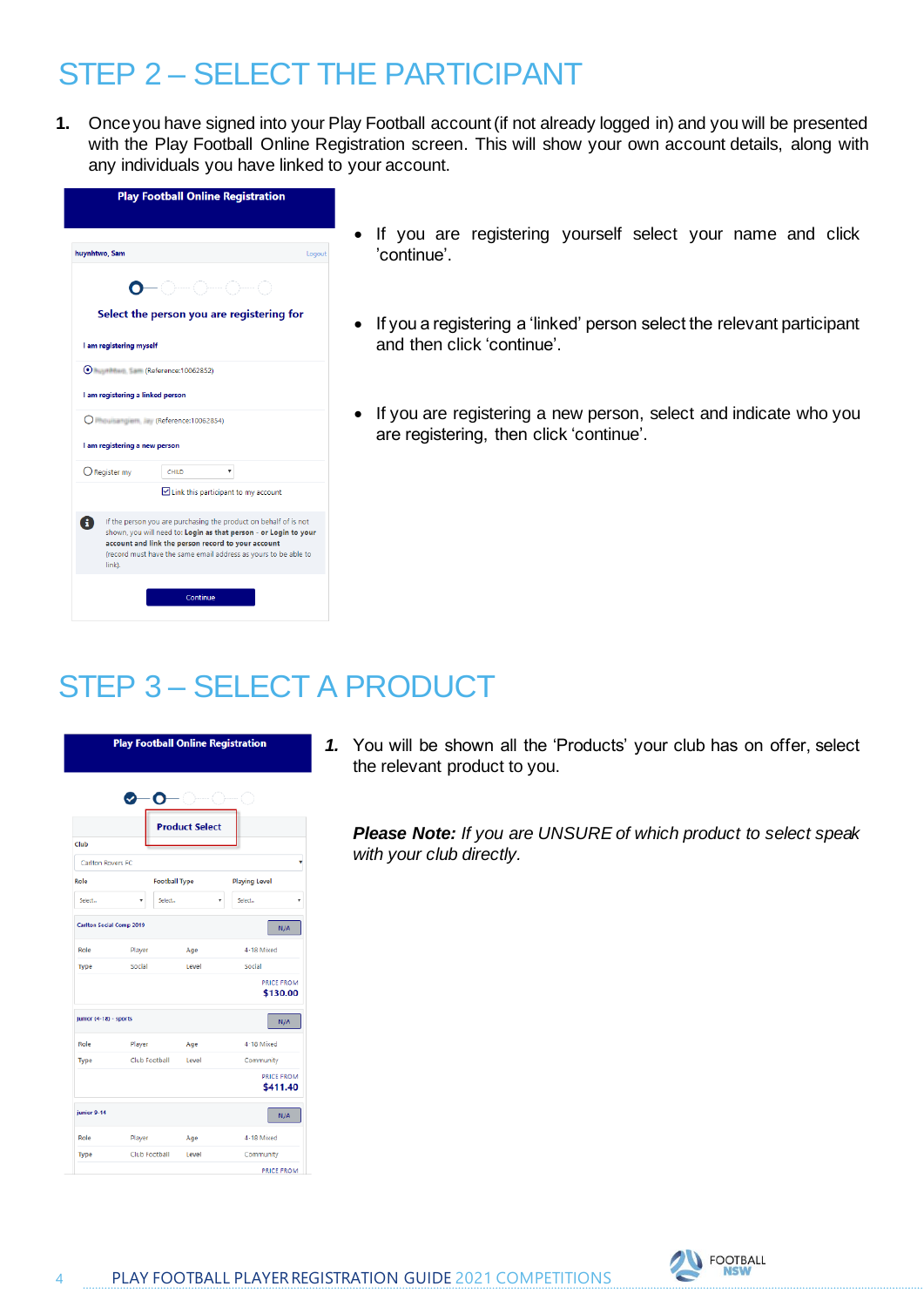# STEP 4 – PRODUCT DETAILS



- This section outlines the breakdown of the fees, that are included within the 'Product' selection.
- If an optional product is to be purchased select the product and then select 'Update Shopping Cart', which will refresh the screen with and provide a new total value.
- If you are a Professionally Contracted Player, you must tick the appropriate box.

*Please Note: Participants must ensure they qualify for a student discount, as this affects the insurance coverage provided when you play. Clubs/Associations are required to verify players who indicate they are a tertiary student.*

#### STEP 5 – PARTICIPANT DETAILS

• Participants will be shown a details screen, please update all of your details making sure all fields marked with \* are completed.

### STEP 6 – PROFILE PHOTO CONFIRMATION



• Your photo from Step 2 will appear here, please click 'continue'.

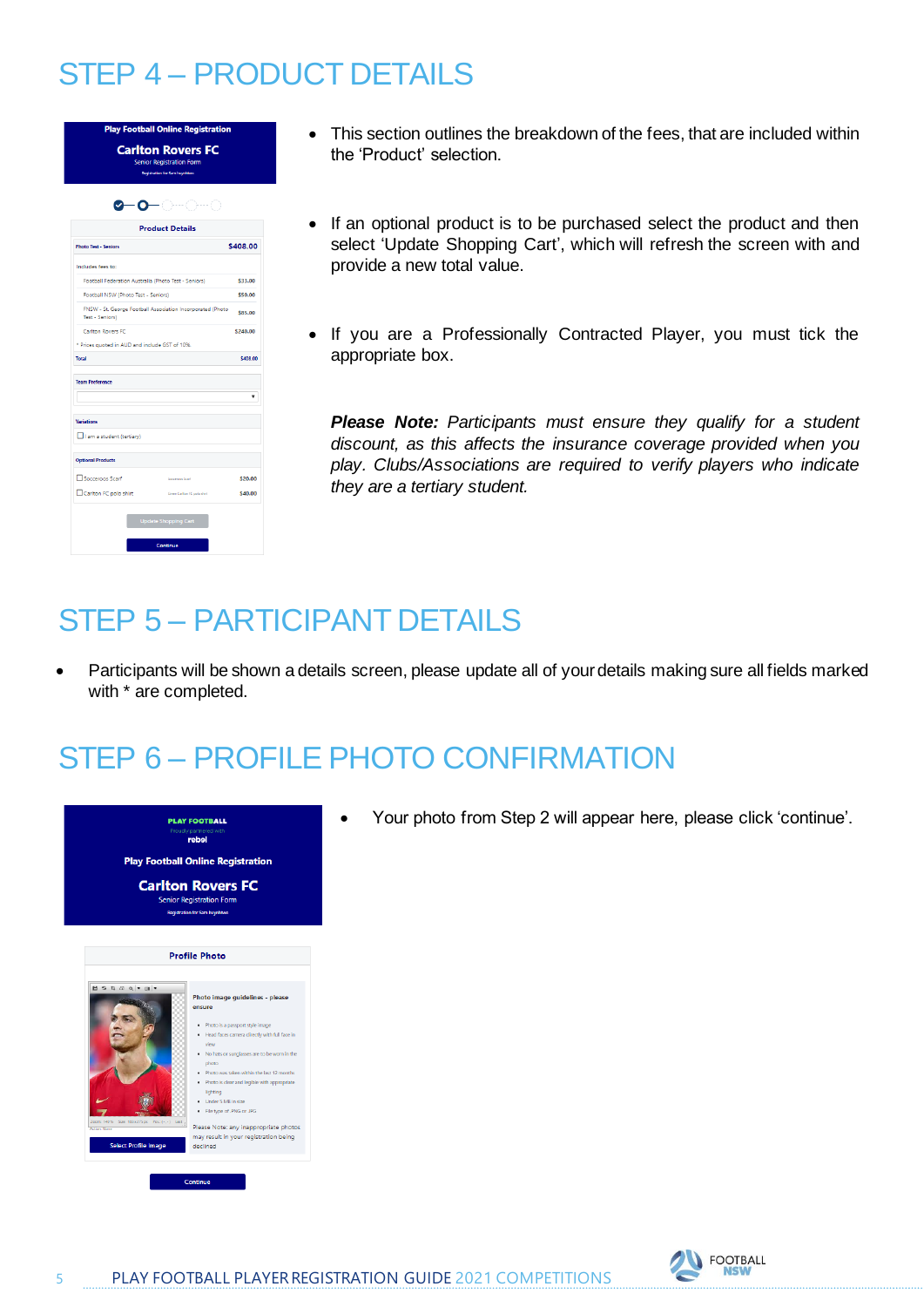### STEP 7 – INTERNATIONAL TRANSFER CERTIFICATE (PLAYERS ONLY) – (ITC)

| <b>PLAY FOOTBALL</b>                                                                |   |
|-------------------------------------------------------------------------------------|---|
| Proudly partnered with<br>rebel                                                     |   |
| <b>Play Football Online Registration</b>                                            |   |
| <b>Carlton Rovers FC</b>                                                            |   |
| <b>Senior Registration Form</b>                                                     |   |
| <b>Registration for Sam huynhovo</b>                                                |   |
| 0-0-0-                                                                              |   |
|                                                                                     |   |
| <b>International Transfer Clearance</b>                                             |   |
| Was Your Last Registration to an Affiliated Football(Soccer) Club in<br>Australia?* |   |
| Select                                                                              |   |
| Select                                                                              |   |
|                                                                                     |   |
| Yes                                                                                 |   |
| No                                                                                  |   |
|                                                                                     |   |
| I have never registered to play Football before                                     |   |
| $\bullet$ - $\bullet$ - $\circ$ - $\circ$                                           |   |
| <b>International Transfer Clearance</b>                                             |   |
| Was Your Last Registration to an Affiliated Football(Soccer) Club in<br>Australia?* |   |
| <b>No</b>                                                                           | v |
| What Was the Country of Your Last Registration?*                                    |   |
| Select                                                                              |   |
| Name of Your Previous Club?*                                                        |   |
|                                                                                     |   |
| What Was the Year of Your Last Registration?*                                       |   |
| Select                                                                              |   |

- Players will be asked to identify whether their last registration was with a Football club overseas or in Australia.
	- o If your last registration was with an Australian club then select 'YES'.
	- o If your last registration was with an Overseas club select 'NO'.

*Please Note: This will prompt the participant to continue through the ITC process.* 

o If you have never played football before, please select this option.

- If required to complete the ITC process, please complete the fields marked with an \*.
- Once you have completed your registration, an ITC request will then be sent through to Football Federation Australia.

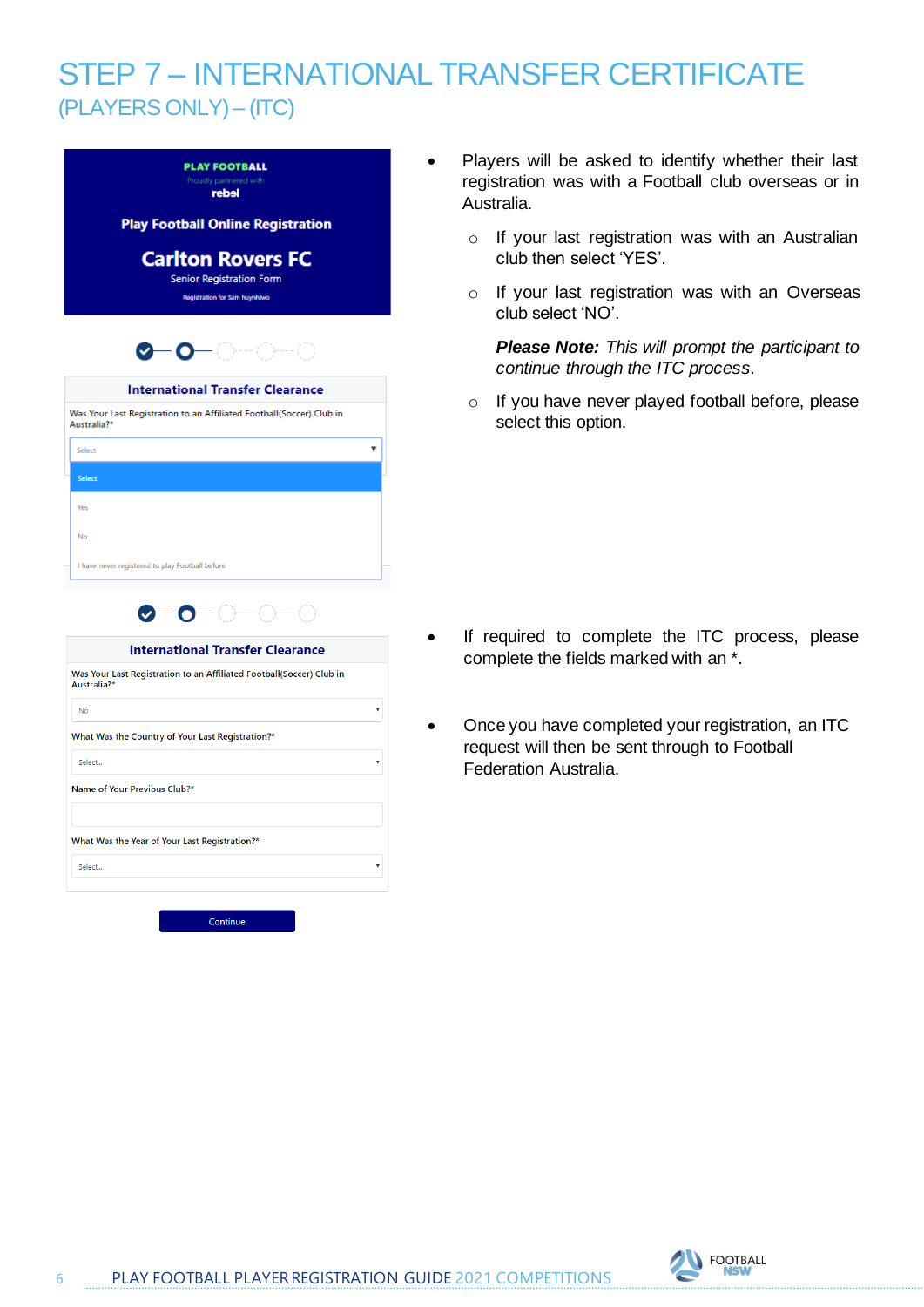### STEP 8 – WORKING WITH CHILDREN CHECK (NON-PLAYERS)

| <b>Working With Children</b><br>Do you have a current Working With Children (WWC) Accreditation?*<br>Select<br>Select<br>Yes<br><b>No</b><br>Continue<br><b>Working With Children</b><br>Do you have a current Working With Children (WWC) Accreditation?* | ۷ |
|------------------------------------------------------------------------------------------------------------------------------------------------------------------------------------------------------------------------------------------------------------|---|
|                                                                                                                                                                                                                                                            |   |
|                                                                                                                                                                                                                                                            |   |
|                                                                                                                                                                                                                                                            |   |
|                                                                                                                                                                                                                                                            |   |
|                                                                                                                                                                                                                                                            |   |
|                                                                                                                                                                                                                                                            |   |
|                                                                                                                                                                                                                                                            |   |
|                                                                                                                                                                                                                                                            |   |
|                                                                                                                                                                                                                                                            |   |
| Yes                                                                                                                                                                                                                                                        |   |
| If Yes, please select the relevant State body you have attained this WWC Accreditation from*                                                                                                                                                               |   |
| Select                                                                                                                                                                                                                                                     |   |
| <b>WWC Accreditation Number</b>                                                                                                                                                                                                                            |   |
|                                                                                                                                                                                                                                                            |   |
|                                                                                                                                                                                                                                                            |   |
| <b>WWC Expiry Date</b><br>24/01/2019<br>画                                                                                                                                                                                                                  |   |
| <b>WWC Type</b>                                                                                                                                                                                                                                            |   |
|                                                                                                                                                                                                                                                            |   |
| Select<br>Select                                                                                                                                                                                                                                           |   |
| Paid<br>Volunteer                                                                                                                                                                                                                                          |   |
| Continue                                                                                                                                                                                                                                                   |   |
| <b>Working With Children</b>                                                                                                                                                                                                                               |   |
| Do you have a current Working With Children (WWC) Accreditation?*                                                                                                                                                                                          |   |
| <b>No</b>                                                                                                                                                                                                                                                  | ۷ |
| Do you have a WWC Accreditation exemption?*                                                                                                                                                                                                                |   |
| No                                                                                                                                                                                                                                                         |   |
| For information on how to obtain a WWC Accreditation, click here.                                                                                                                                                                                          |   |
| <b>WWC Accreditation Application Number</b>                                                                                                                                                                                                                |   |
|                                                                                                                                                                                                                                                            |   |
| <b>WWC Accreditation Application Status Comment</b>                                                                                                                                                                                                        |   |
|                                                                                                                                                                                                                                                            |   |
|                                                                                                                                                                                                                                                            |   |
|                                                                                                                                                                                                                                                            |   |

- Non-Players (Coaches/Managers/Volunteers) will be asked to identify whether they have a current Working with Children Check (WWC).
	- o If you have a valid WWC then select 'YES'.
	- o Select NSW Office of the Children's Guardian.
	- o Enter your WWC number, expiry date and type "Paid" or "Volunteer".
	- If do not have a valid Working with Children accreditation, then select 'NO'.

*Please Note: your registration cannot proceed without a valid or in-progress WWC.* 

• Click the link to be taken to the Office of the Children's Guardian and fill in the form to apply for a NSW Working with Children Check registration. Once submitted, you will receive an email confirmation with an application number. Enter this number into the registration form.

**Please Note:** The Working with Children Check is free for 'Volunteers'.

**Please Note:** If you are unsure if you require a Volunteer or Paid WWC, please check with your club.

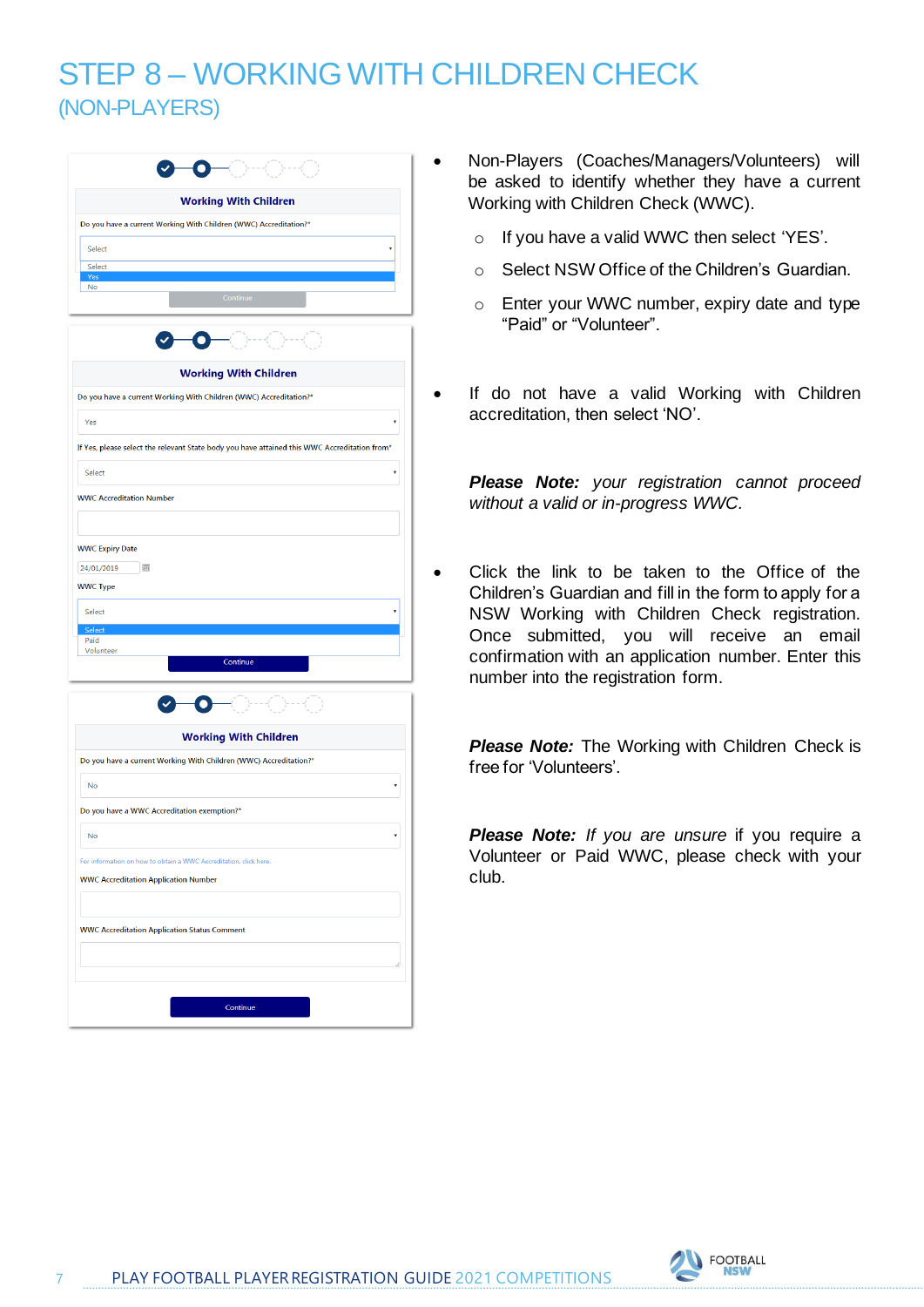# STEP 9 – REVIEW YOUR ORDER AND T&C'S

|                                                                                                                                                                                                                           | <b>Play Football Online Registration</b> |
|---------------------------------------------------------------------------------------------------------------------------------------------------------------------------------------------------------------------------|------------------------------------------|
| <b>Carlton Rovers FC</b><br><b>Senior Registration Form</b><br><b>Registration for Sam huynhowo</b>                                                                                                                       |                                          |
| <b>0-0-0</b>                                                                                                                                                                                                              |                                          |
| Review your order                                                                                                                                                                                                         |                                          |
| Please confirm your order details are correct.                                                                                                                                                                            |                                          |
| <b>Shopping cart</b>                                                                                                                                                                                                      | <b>Modify</b>                            |
| <b>Photo Test - Seniors</b>                                                                                                                                                                                               | \$408.00                                 |
| Carlton FC polo shirt                                                                                                                                                                                                     | \$40.00                                  |
| <b>Processing Fee</b>                                                                                                                                                                                                     | \$8.07                                   |
| Note - The processing fee displayed above only applies to purchases made<br>online by credit card.                                                                                                                        |                                          |
| <b>Total</b>                                                                                                                                                                                                              | \$456.07                                 |
|                                                                                                                                                                                                                           |                                          |
| <b>Participant Details</b>                                                                                                                                                                                                | <b>Modify</b>                            |
| <b>First Name</b><br>Sam                                                                                                                                                                                                  |                                          |
| <b>Middle Name</b>                                                                                                                                                                                                        |                                          |
| <b>Known As</b>                                                                                                                                                                                                           |                                          |
| <b>International Transfers</b>                                                                                                                                                                                            | <b>Modify</b>                            |
| <b>International Transfers Clearance Required</b><br>Yes                                                                                                                                                                  |                                          |
| In order to register, each participant must agree to comply with the Terms<br>and Conditions including any incorporating documents such as the FFA<br>Statutes, National Code of Conduct and Spectator Code of Behaviour. |                                          |
| $\Box$ I have read and agree to comply with the Terms & Conditions. If the person<br>being registered is under 18, I confirm that I am their parent/legal guardian.                                                       |                                          |
| I confirm I wish to opt into marketing communications from the following<br>organisations:<br>Football Federation Australia<br>$\nabla$ Football NSW                                                                      |                                          |

**PLAY FOOTBALL** rebel

Continue

- Participants will have the chance to review their order at this step and it is important participants review and edit any details if required.
- To edit any of the sections select 'Modify' against the relevant section.
- The Terms & Conditions will also appear at this step. Please tick the box, and a pop-up with the Terms and Conditions will appear.
- Once you have reviewed your details and the Terms & Conditions, please click 'continue'.

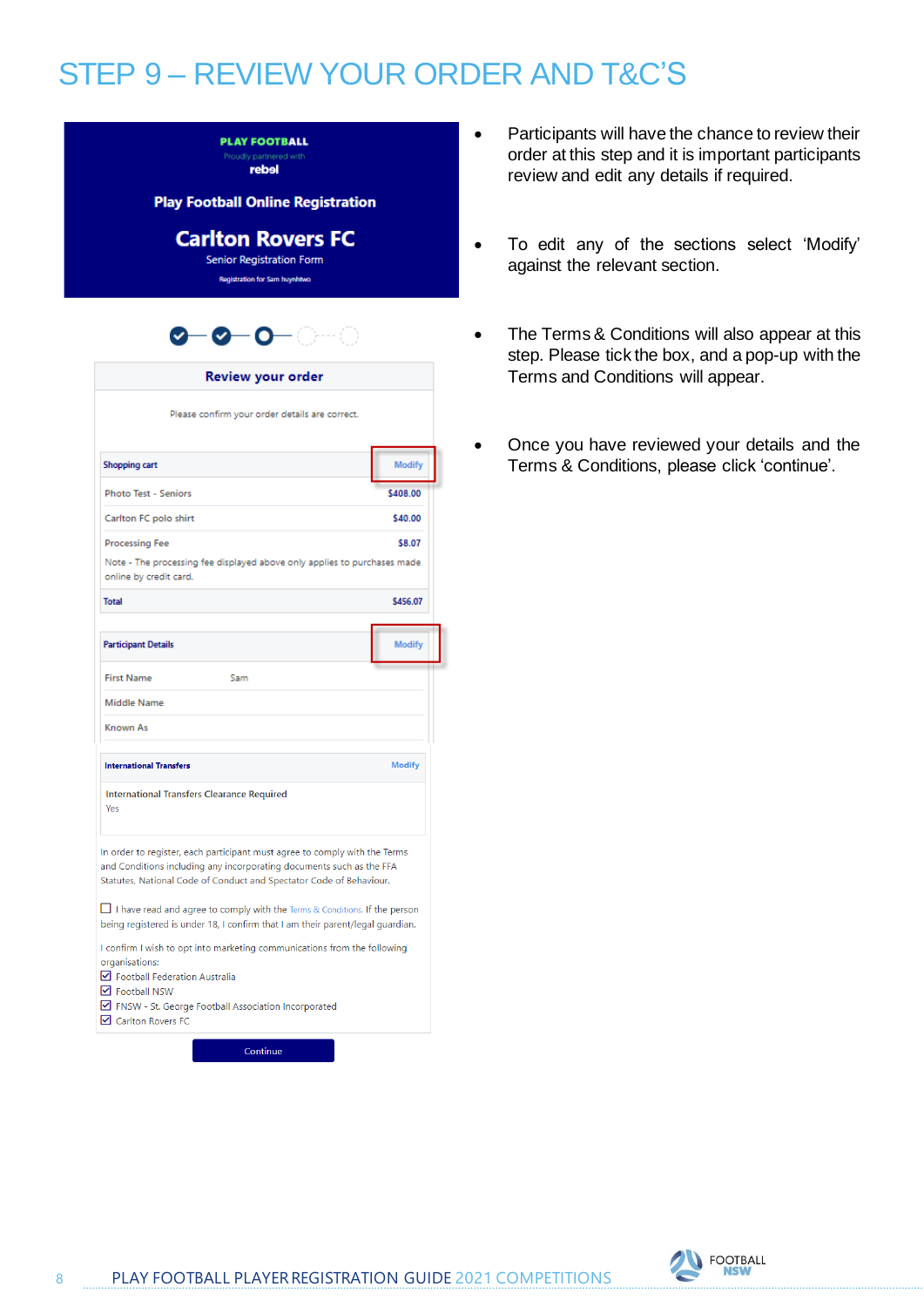# STEP 10 – PAYMENT

|          | <b>Carlton Rovers FC</b><br><b>Senior Registration Form</b><br><b>Registration for Sam huynhovo</b>                                                  |
|----------|------------------------------------------------------------------------------------------------------------------------------------------------------|
|          | <b>0-0-0-</b>                                                                                                                                        |
|          | Payment                                                                                                                                              |
|          | <b>Details of Purchase</b>                                                                                                                           |
| \$408.00 | <b>Photo Test - Seniors</b>                                                                                                                          |
|          | Includes fees to:                                                                                                                                    |
|          | Football Federation Australia (Photo Test - Seniors) \$33.00                                                                                         |
| \$50.00  | Football NSW (Photo Test - Seniors)                                                                                                                  |
| \$85.00  | FNSW - St. George Football Association<br>Incorporated (Photo Test - Seniors)                                                                        |
| \$240.00 | Carlton Rovers FC                                                                                                                                    |
| \$40.00  | Carlton FC polo shirt<br>Green Carlton FC polo shirt                                                                                                 |
| \$8.07   | <b>Processing Fee</b>                                                                                                                                |
|          | Note - The processing fee displayed above only applies to purchases made<br>online by credit card.<br>* Prices quoted in AUD and include GST of 10%. |
| \$456.07 | <b>Total</b>                                                                                                                                         |

The product fee breakdown is displayed along with any discounts or additional products the participant has selected.

*Please Note: If you are UNSURE if you have selected the correct product, please speak with your club directly.*

If you have selected an INCORRECT product, select one of the blue circles at the top of the page to go back in the process to select the correct product.

### STEP 11 – ACTIVE KIDS VOUCHER

| Please Select<br>٠                  |              |
|-------------------------------------|--------------|
| No Voucher                          |              |
| Active Kids NSW<br>(5100)           | <b>Apply</b> |
| Marky's Meats                       |              |
| Jims Meats                          |              |
| P Pete's coupon                     |              |
| 50%                                 |              |
| <b><i>B MASTERCARD</i></b><br>V 50% |              |
| Name on Card *                      |              |
|                                     |              |
| Card Number *                       | CVC/CVV *    |
| Card number                         | CW           |
| Expires *                           |              |
|                                     |              |

- NSW participants who have a valid Active Kids Voucher can enter the voucher details to redeem its value.
- Select the Active Kids Voucher from the dropdown and enter the Active Kids Voucher number then select 'Apply'.
- This will be verified as a valid code by Service NSW. If the code cannot be used, or an error displays make a note of the error and contact – [playfootball.support@ffa.com.au](mailto:playfootball.support@ffa.com.au)

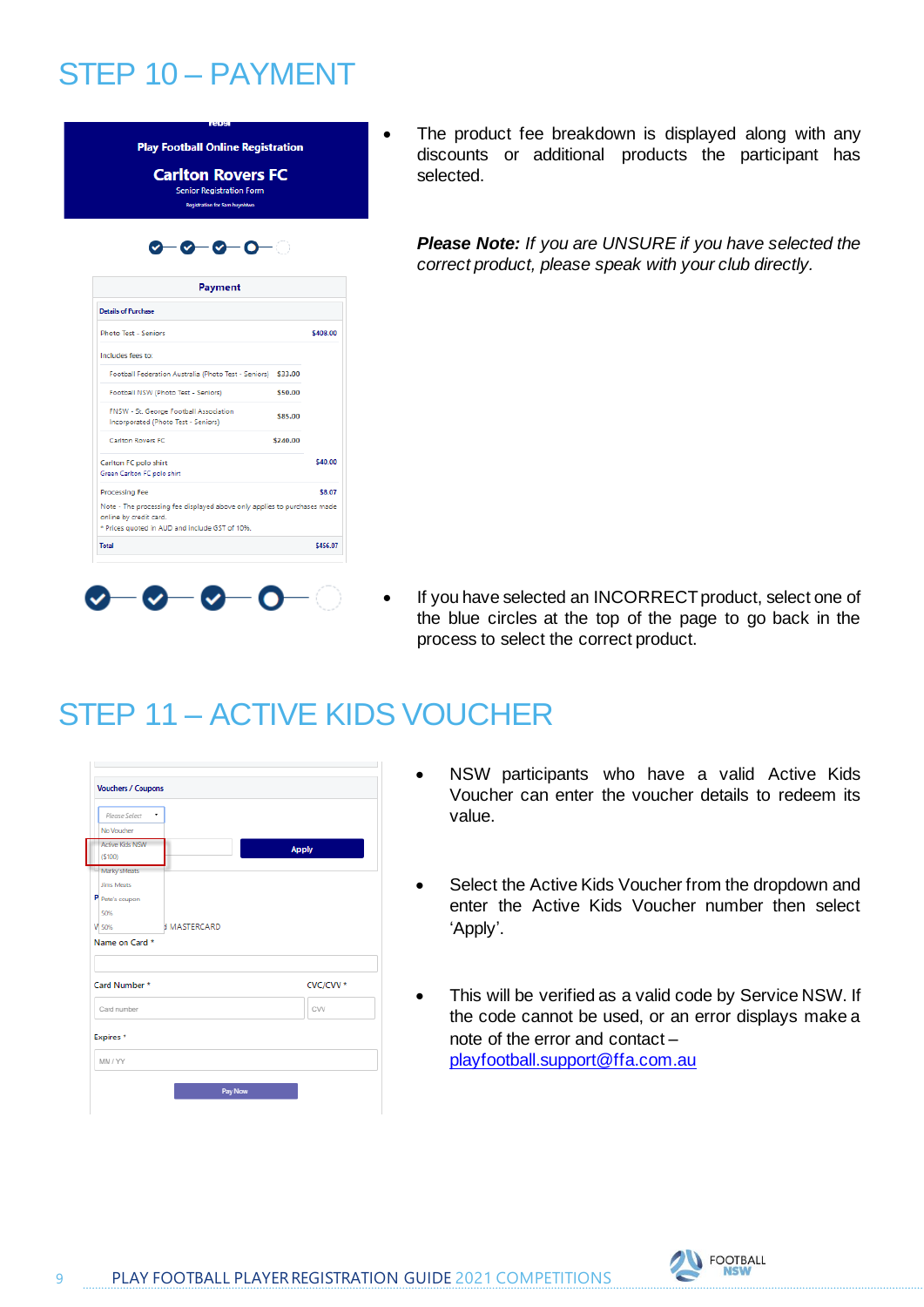# STEP 12 – ONLINE / OFFLINE PAYMENTS

| Name on Card *     |         |                      |
|--------------------|---------|----------------------|
|                    |         |                      |
| Card Number*       |         | CVC/CVV <sup>*</sup> |
| Card number        |         | CW                   |
| Expires*           |         |                      |
| MM / YY            |         |                      |
|                    | Pay Now |                      |
| <b>Pay Offline</b> |         |                      |

- The payment options available to participants are set by each individual Club.
	- o Online Visa or Mastercard payments (Payments are to be made in FULL)
	- o Offline Ability to submit your registration and pay later, according to the payment requirements set by the club.

*Please Note: if there is an issue with payment options available to you, please speak with your club directly.*

# STEP 13 – CONFIRMATION/ PERFORM ANOTHER **REGISTRATION**

|                                                          | <b>Confirmation</b>                                          |
|----------------------------------------------------------|--------------------------------------------------------------|
|                                                          | Thanks Sam, your registration has been accepted.             |
| Amount Payable: \$448.00                                 | An invoice has been sent to christopherhuynh15@yahoo.com.au. |
|                                                          |                                                              |
|                                                          |                                                              |
|                                                          | For enquiries relating to this registration, please contact: |
|                                                          |                                                              |
|                                                          |                                                              |
|                                                          |                                                              |
|                                                          |                                                              |
| <b>Test Person</b><br>Carlton Rovers FC<br>test@test.com | <b>Finished Registration</b>                                 |

- A confirmation message will display indicating your registration has been completed and sent to the club. An email will also be sent to your email address with invoice details of your transaction.
- Your registration will be pending approval by the club. Once your club activates your registration you are officially registered for the season with that club.
- The system indicates two ways to end the registration process:
	- o 'Finished Registration' will take you back to your Play Football account screen.
	- o 'Perform another Registration' will take you back to step 3, where you can repeat this process for a linked person, or a new person.